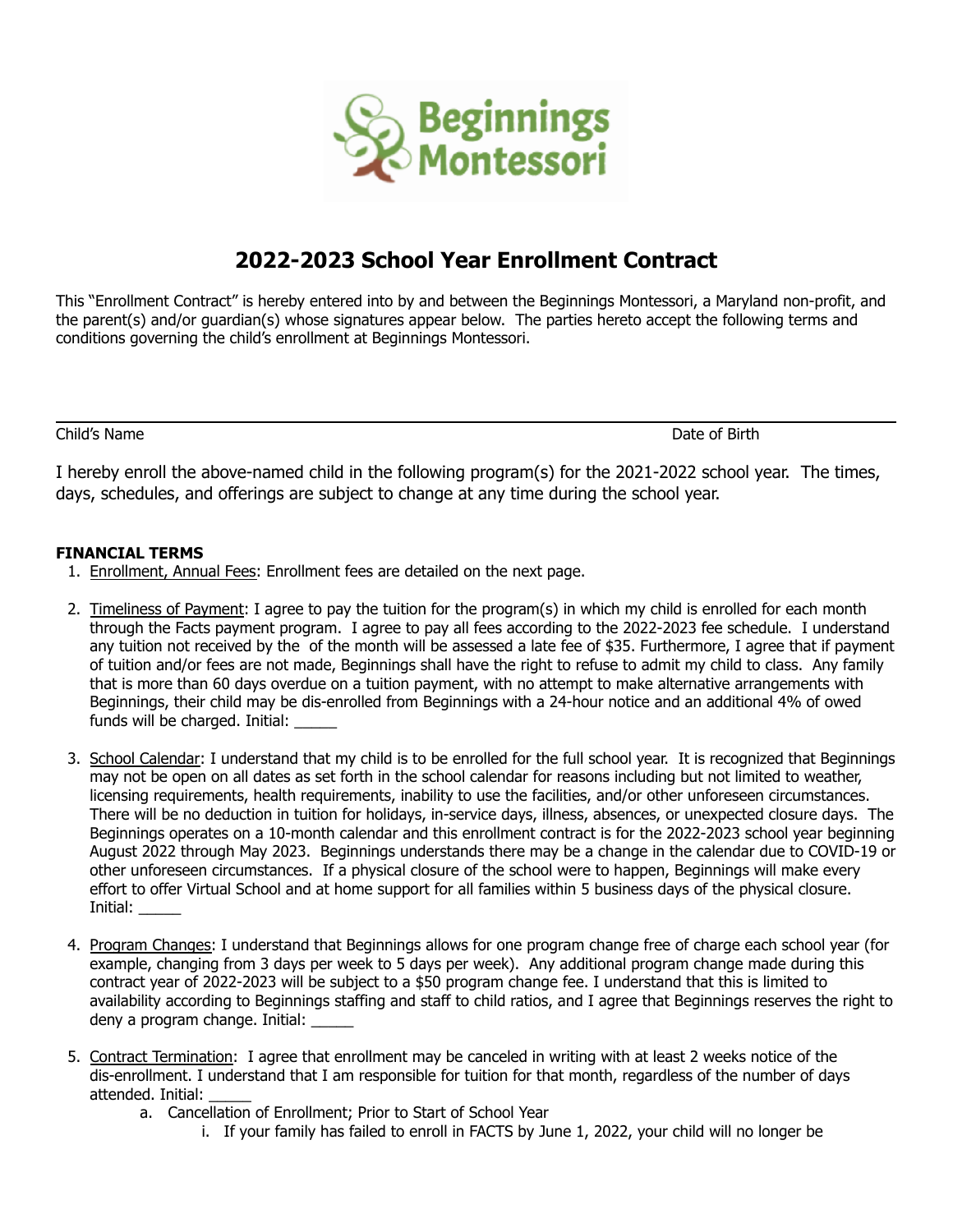considered enrolled for the fall semester. If there is a waiting list, your child's spot will be offered to the next child on the list. If you decide to withdraw from Beginnings after June 1, for any reason, you will be charged the equivalent of 3 month's tuition for each child that is no longer attending the school. Initial:

- b. Cancellation of Enrollment; Mid-year
	- i. In order to keep monthly payments as low as possible, we offer a 10 monthly tuition payment plan from August to May for a 9 month school year. This does mean that any family on this tuition plan may owe additional funds if they do not complete the full school year for any reason. This extra payment will be calculated by looking at the difference between total percentage of tuition paid and percentage of school year attended. Initial:
- 6. Program Hours: Beginnings' standard operating hours are Monday through Friday from 7:30 am through 5:30 pm. I understand that it is my responsibility to abide by Beginnings' facility hours. I further understand I may be assigned pick-up and drop-off times to support the health and safety of the school.
	- a. If I am late for my drop-off time, I understand that I may need to wait until all other children are dropped off before I can drop off my child.
	- b. If I am early for my drop off time, I may need to wait for my regular drop-off time to drop my child off.
	- c. If I am early for my pick-up time, I may need to wait for my regular pick-up time to pick up my child.
	- d. If I am late for my pick-up time, I understand that I will be charged an additional  $$$  and may need to wait until an Beginnings employee is available to bring my child to me.
	- e. If my child is not picked up within 45 minutes of our regular pick-up time, and if there is no response from parents, guardians, or emergency contact(s); Social Services will be called. This is a state child care regulation. Initial:

## **ENROLLMENT TERMS**

1. Acknowledgement of Risk: I understand that my child is enrolled at a school that utilizes the traditional Montessori Method and materials. These materials include items made from wood, metal, glass, clay and ceramics. I accept that these materials are present in my child's environment and that my child may interact with these materials throughout the course of the day. Furthermore, I understand that each classroom and environment have a lead teacher who is trained on the proper use of these materials. Initial:

I further understand that if I am enrolling an Elementary child, my child is enrolled at a school that utilizes both traditional classroom Montessori Method instruction and community outings and field trips (going outs) and, I consent to my child's participation in outings and field trips. Advance notice will be given to parents before any field trips or outings. Initial: \_\_\_\_\_

In connection with the Field Trips and Activities, my child may be exposed to hazardous conditions out in the community, such as changing weather conditions, disease, inadvertent contact with animals, contact with other adults and children, varied travel conditions, bodies of water, tall climbing structures, insects, food (i.e., unseen peanut residue left on a picnic table or swing at parks), and other hazards. My child and I voluntarily assume the risks associated with the Field Trips and the Activities. Initial: \_\_\_\_\_

In consideration of Beginnings permitting my child to engage in the Field Trips and the Activities, my child and I hereby release and forever discharge Beginnings, and its owners, employees, volunteers, agents and representatives from all demands, claims, actions, causes, suits, proceedings, assessments, penalties, judgments, expenses (including attorneys' fees), losses, damages, liabilities and costs (collectively, "Claims") based on or arising from injury, loss, damage or death to my child or me, or injury, loss or damage to any property owned by my child or me, which is caused by or sustained in connection with my child's participation in the Field Trips or Activities. My child and I agree to abide by and follow any instructions given or rules established by Beginnings regarding the Field Trips and/or Activities. Initial:

- 2. Consent to Medical Care: I do hereby consent and grant to Beginnings and its teachers and staff the authority to seek, obtain, approve, and provide any medical treatment for the above-named child. Initial:
- 3. Student File: I understand that it is required that all paperwork for my child's file will be completed within 2 weeks of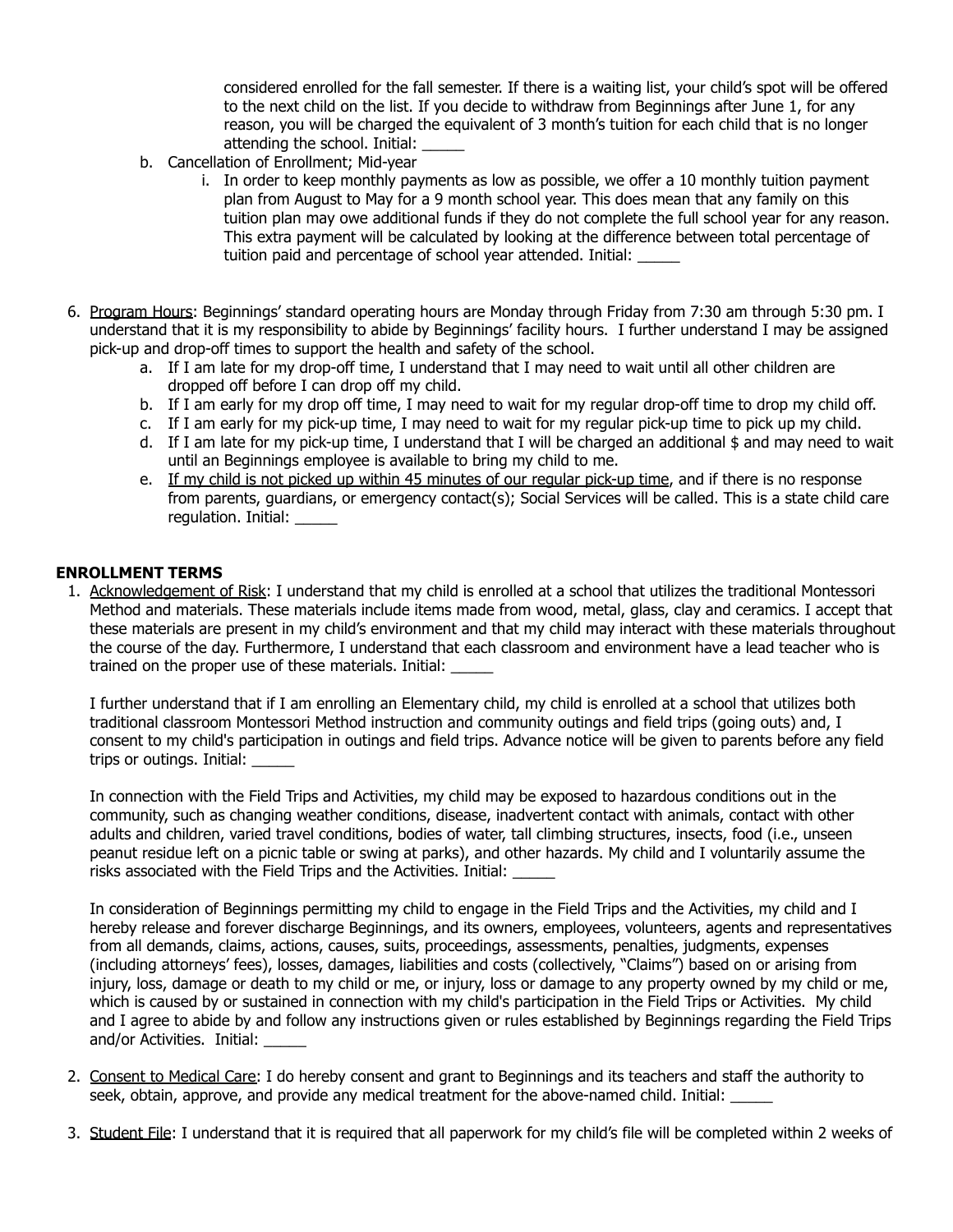the child's enrollment. This includes but may not be limited to the Student Emergency Card, Health Inventory, and any other associated paperwork. I understand that it is required that Immunization Records and Annual Health Inventories for my student's file are due annually. I agree that if the required paperwork is not turned in according to the stated required timeline, Beginnings shall have the right to refuse to admit my child. Initial:

- 4. Policy Agreement: I hereby agree to comply with the rules, regulations, and policies specified in the Community Guide issued by the school. The Community Guide can be located on Beginnings Montessori's webpage. Initial:
- 5. Walk and Play Agreement: I hereby grant permission for my child to use all of the play equipment at Beginnings and to participate in all of the activities at the school. This may include neighborhood walks under the supervision of a staff member and/or agents of the school. Initial:
- 6. Photo Release Authorization:
	- a. I hereby grant permission for Beginnings to take photographs of my child in connection with daily activity, class projects, field trips, or school programs.

(choose one): **Yes No**

b. I hereby grant permission that any photographs taken may be used for internal purposes such as in parent handbooks, newsletters, or reports.

(choose one): **Yes No**

c. I hereby grant permission that any photographs taken may be used for external purposes such as shared on the website, posted on Social Media, used in ads, promotional materials, and publications associated with Beginnings, as long as identification is withheld. I understand that this will allow my child's face to be seen by the general public as well as the BMS community.

(choose one): **Yes No**

- 7. Child Protection: I understand that all staff members of the school are required by law to report any evidence or knowledge of suspected child abuse or neglect to the Allegany County Department of Social Services. Initial: \_\_\_\_\_
- 8. Trust: I understand that what makes Beginnings a special place is our community of families, children, and staff. This community is built on mutual trust, communication, and respect. As members of this special community, we have an obligation to each other to mitigate the risks of the spread of COVID-19 and other potential and known illnesses and diseases to the best of our abilities. Our first priority is maintaining a healthy school community. To this end, I understand that families who choose to send children to Beginnings are expected to make a good-faith commitment to the following safe practices during times of High Community Spread as dictated by the CDC:
	- a. Avoid large gatherings particularly gatherings where you do not know the majority of those around you and are unaware of their possibility of exposure including and not limited to parties, sporting events, concerts etc.
	- b. Continue observing all CDC guidelines when in the larger community, such as social distancing, vigilant handwashing, using tissues to blow nose and disposing of properly, coughing into your elbow and wearing masks when appropriate.
	- c. Do not bring your children to school if they have had fever or other symptoms. Inform school staff of fever, and do not bring children back to school until they are fever-free without the use of fever reducing medications for 24 hours.
	- d. Report any positive cases of Covid-19 to Beginnings administration.

In return, I understand the Beginnings staff commits to the same safe practices listed above, as well as frequent disinfecting of materials and classrooms. Initial: \_\_\_\_\_